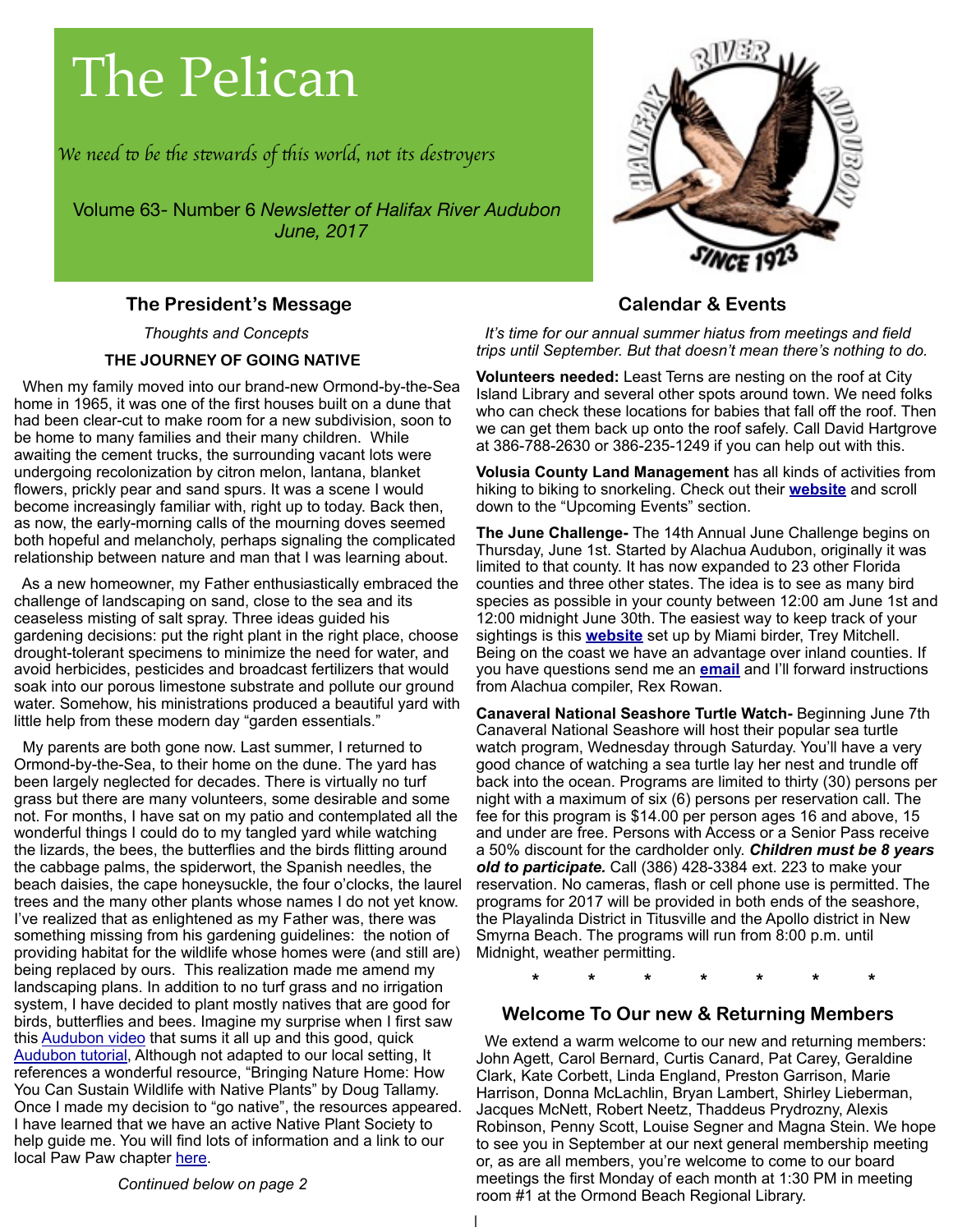And most important, I have been helped by local experts in Florida native plants (I'm happy to share names).

 I hope you'll join me in making some of your habitat hospitable to birds and other winged creatures. Let's all Go Native!

#### *Melissa Lammers*

As o*ur new President, Melissa took office on June 1st*

**\* \* \* \* \* \* \***

# **Conservation Notes**

 In yet another amazingly stupid move our new EPA Administrator, Scott Pruitt, has voided a decision by the Obama administration to ban all use of the pesticide chlorpyrifos. It's proven to cause irreparable brain damage in children but the pesticide manufacturers were big donors to the Trump campaign. So it's pay back time. And just to make sure they get their money's worth, Congress rolled back regulations on pesticide run off into streams and lakes. We're making America great again, one brain damaged child at a time.

With things like that going on it's easy to be overwhelmed and think all is lost. But there are good things going on too. Like the nesting of American Oystercatchers down in the area around the Port Orange Bridge. American Oystercatchers were just upgraded to "Threatened" status here in Florida. Their numbers have dropped over 50% since 1970. One of the birds is banded with bright blue bands on each leg with the letters "DP". I sent this information in to the Banded Birds [website](https://www.pwrc.usgs.gov/BBL/bblretrv/) run by the Pawtuxent Wildlife Research Center. I discovered the bird was banded near Charleston, SC on July 16th, 2011 just before it was able to fly. Based on its overall size relative to its mate and the length of its bill I think it's a female and she had three chicks hatch on or about the 18th of May. One of the chicks has gone missing. It was probably the victim of avian predation: a night heron, a Great Blue Heron or Fish Crows. The remaining chicks are growing fast and as I write this, on May 28th, they're still roaming around the north end of Rookery Island. You might have noticed the new signs and string marking off the nesting area. I assisted several FWC and Volusia County staffers installing those on May 4th.

 There was also a nest on a small island across the river from Rookery Island. That island is best viewed from behind Our Deck Down Under restaurant. That nest produced two chicks and one of them has gone missing too. I was there May 23rd checking on the birds and saw a Great Blue Heron fly over to the south end of the tiny island. I had a bad feeling about this but hoped for the best. I went back the following day and saw neither adults nor the chick. A Great Blue Heron was standing on the south end of the island again. I thought surely the chick had been eaten and the parents had flown off. Then on the 26th I was at the bridge and looked across the water to see a much larger chick and one of the adults. I was thrilled. The chick is too young to fly so I don't know where it was but it had clearly not been eaten. There are a few small plants in which it could have hidden.

 Another nest on a small island on the west side of the channel, north of the bridge failed early. I'm not sure why but several years ago a pair of birds nested there. Incubation time for oystercatchers is between 3 and 4 weeks. I'd been monitoring their progress from below the bridge with my spotting scope. One day I set it up and as I dialed in the focus I saw a Fish Crow snatch and swallow a little white puff ball. It was one of the chicks. Probably not more than 24 hours old. It's a hard life being a bird and though we hate to see a threatened species like the oystercatcher lose its offspring, the Fish Crows are part of the balance of nature and have their own chicks to feed. Life goes on and we watch the passing parade.



American Oystercatcher with a chick. *Photo by Dan Gribbin* 



A young girl in Cuba, *Photo by Diane Rickman-Buckalew*

# **Another Story About the Cuban Coloring Books**

#### *Diane took along 30 books on a paddling trip to Cuba in April*

 On the first 4 days of the tourist part of the trip, I was joined by a lady from Munich who spoke Spanish. She and I and my guide passed out the books, each with a small box of 12 crayons. We engaged not only the children, but the parents. Mylen, my guide, made a big issue of the fact that a Cuban ornithologist was involved in making the books. I watched the absolute PRIDE this caused. It immediately got the parents involved. She also told the parents that they needed to be involved in helping their children and to read it with them. She and Isabelle both showed the children the small colored pictures so that they would know how to color the birds. I know that your project is to educate the children of Cuba. A byproduct was the education of an American with a MS in education and a German lady. I can't tell you the joy we personally received. *Diane Rickman-Buckalew*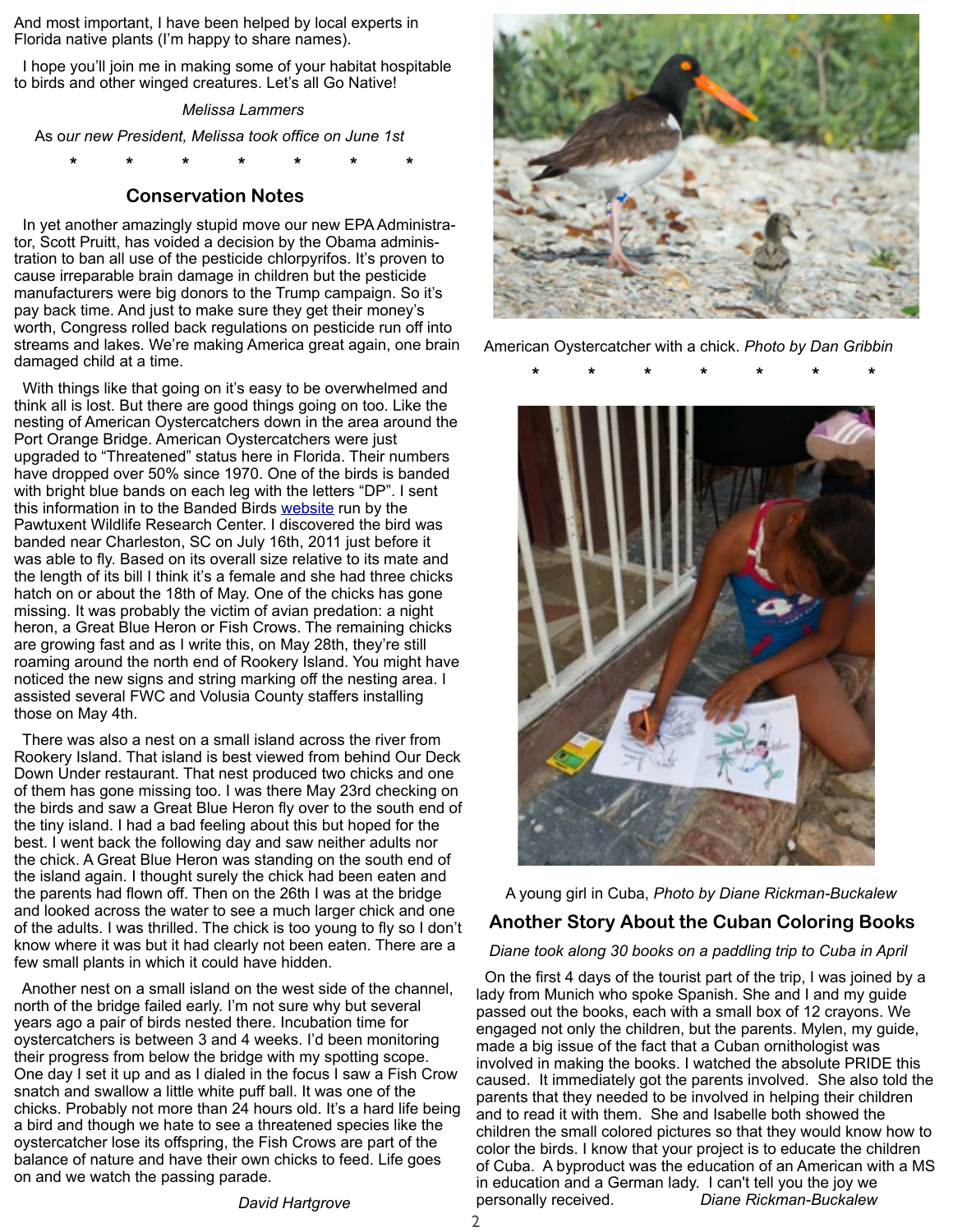*Time for another in our ongoing series, "Everyday Birding"*

## **Dunlawton Bridge Field Trip**

 I say "it" every time I take a group of bird watchers to the Dunlawton Bridge. And I tell "it" to anyone or everyone who wants to talk to me about birding at the bridge. I inform my inquisitive friends exactly what I mean by "it". I take pride knowing the bridge has not yet let me miss the mark of my "it" prediction and challenge my birding guests to help me keep the tradition of my "it" intact. The challenge of extending the truth of the "it" is a game of birding adventure, discovery, fun and takes place - close by.

 I maintain that any day of the week, any week of the month, any month of the year whether the day is inclement or sunny, or in the morning or afternoon, or when the sun is rising or setting, an observant birder intent on discovery can list from 25 to 30 species of birds in an hour and a half to two hours of time at the Dunlawton Bridge. That my birding friends is the truth of the "it".

 Harking back to my first memorable birding experience under the bridge begins with my drive down under the bridge just before sunrise in October. It was my first "The Big Sit" survey and my first year living in Florida. A new adventure and about to be a surprise and glorious sighting. As I slowly drove to the parking area by the pavilion, I faintly heard the repeated barking of two Great Horned Owls. In one determined motion I parked my pickup, grabbed my binoculars and quietly but rapidly exited. High in the trusses supporting the bridge, these two owls displayed a performance long ago ingrained into the very fabric of their eternal existence. The expression of their body language was beautiful and awesome. Beaks touching, shoulders touching, bodies intertwining and weaving into a lyrical tapestry of elegance and energy presented a moment in the thread of their life. Exposing the now and primordial behavior of time. There before sunrise, under the bridge, I made my first contact for "The Big Sit" but received so much more - a gift, a magnificent gift.

 I have had the good fortune to observe Roseate Spoonbills and Magnificent Frigatebirds fly over the bridge and exhausted Black-throated Blue Warblers rest at my feet. I have watched with John Carr a Brown Booby fight through the penetrating winds and rain from the No-Name Hurricane. Diving terns and feeding gulls, probing sandpipers and roaming ospreys are always there at the bridge.

 Our recent Halifax River Audubon field trip allowed no exceptions to the plethora of special sightings witnessed at the bridge. We welcomed back a flock of Least Terns, and observed a Common Loon stretching out the last few days of its winter visit to our Florida waters. Turkey Vultures and a Bald Eagle over head and American Oystercatchers down on the oyster bars complimented the ever-present Brown Pelicans.

 Fifteen satisfied members of our chapter witnessed a wonderful afternoon at the bridge and my "It" prediction still stands and continues - 32 species of birds in a 1.5 hour period.

*Ray Scory*

**\* \* \* \* \* \* \***

## **Bird Video Viewing Opportunity**

 If you were unable to attend our May meeting you missed an excellent presentation by chapter member, Steve Underwood. His photos and those taken by his wife, Marge, are set to music mostly supplied by his brother. The music and the photos are captivating and most of the photos were shot locally. So you might even see a location you recognize. Here's a [link](https://www.dropbox.com/sh/3q0med5hrm35c6i/AAA6HNolV50zGkw3_5jX4Ei3a?dl=0) to the film.



Brown Pelicans on Rookery Island



Immature White Ibis *Photos by Ray Scory*



Neta Harris, *Photo by Jim Eager*

 Neta was the long time Executive Director of the Brevard Nature Alliance and the force behind the Space Coast Birding & Wildlife Festival. She passed away early in May after a brief bout with cancer. She will be missed by all who knew her. *Editor*